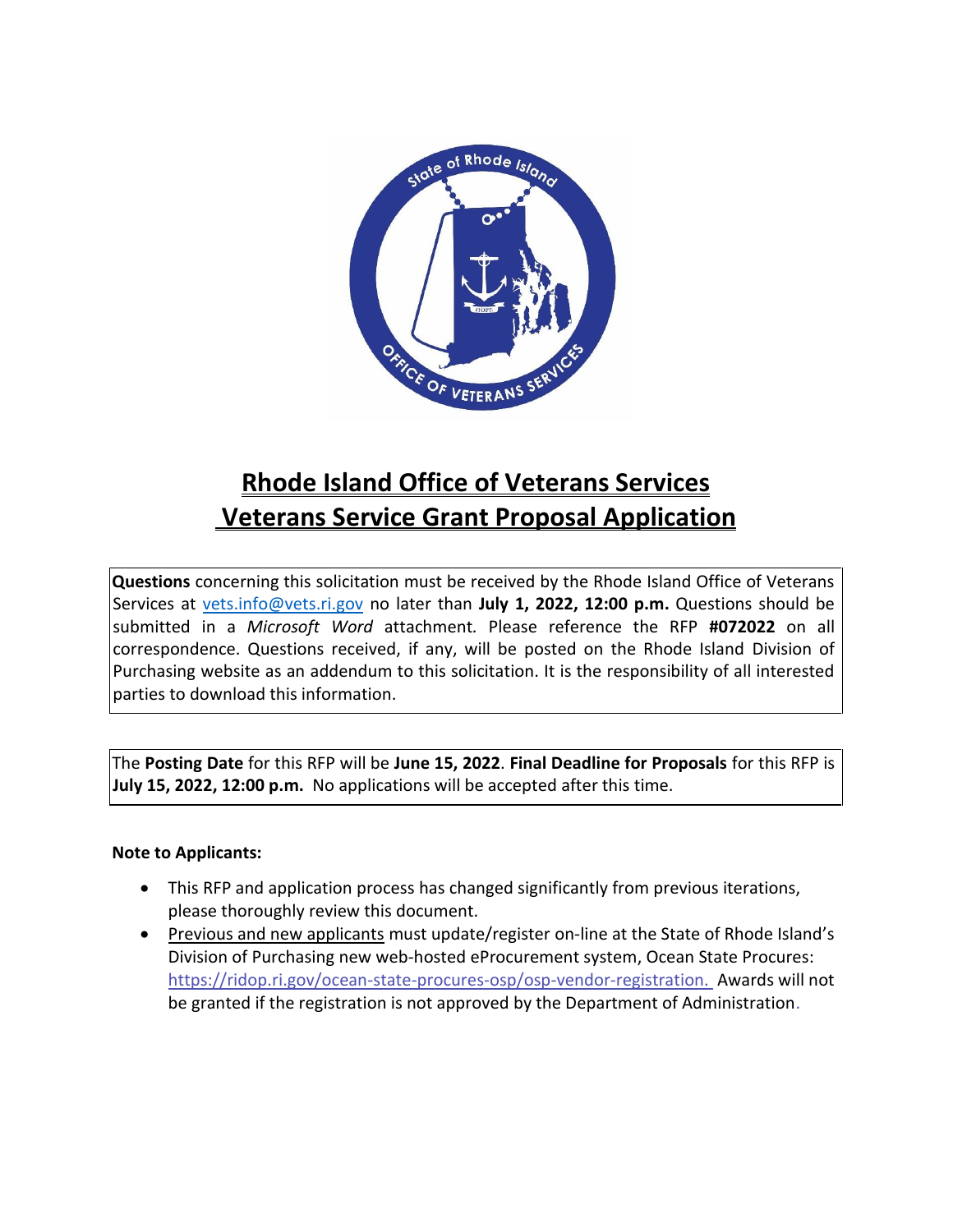# **Table of Contents**

| VETERANS SERVICE GRANT APPLICATION PROGRAM SUMMARY (RFP #072022) 10 |  |
|---------------------------------------------------------------------|--|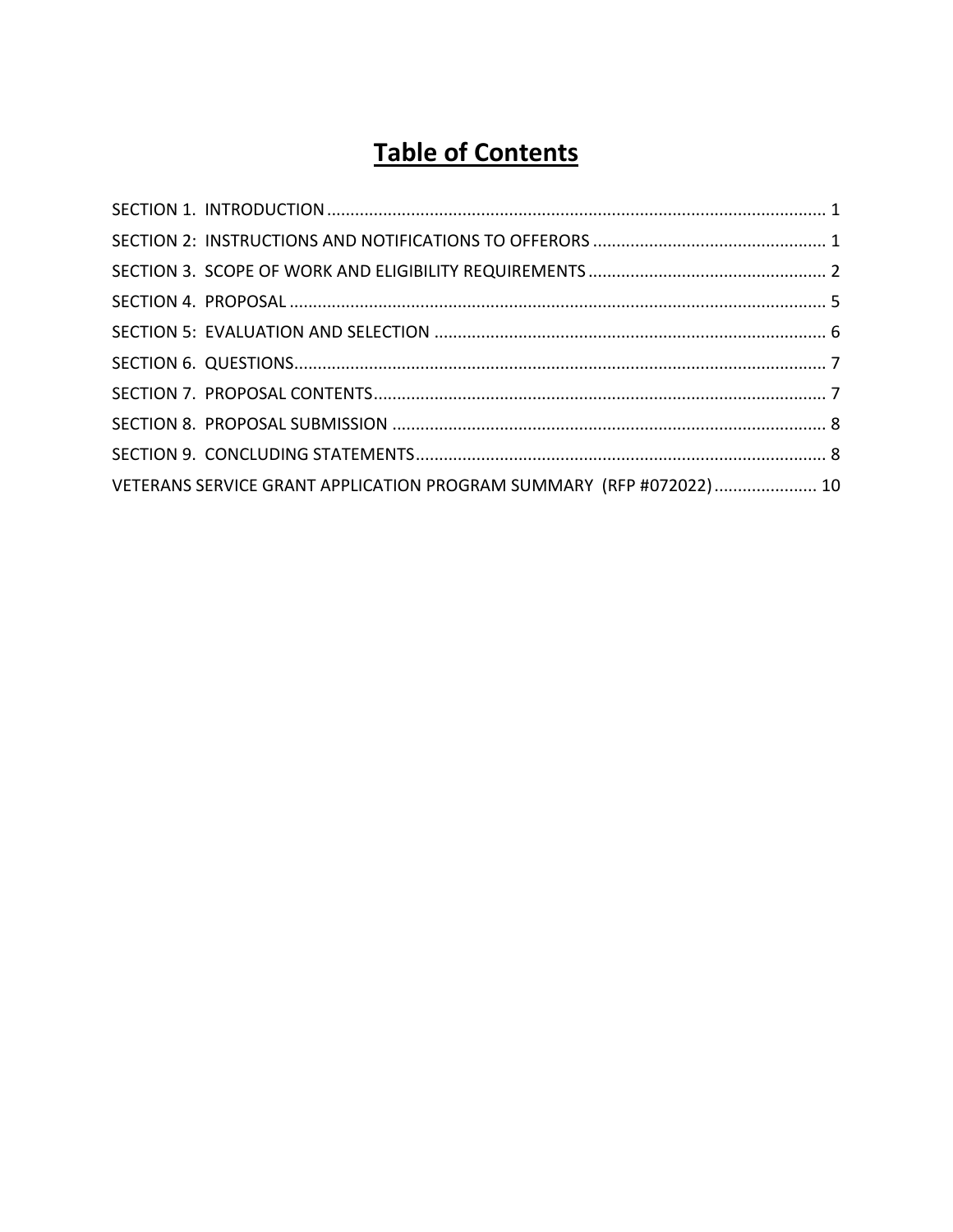### <span id="page-2-0"></span>**SECTION 1. INTRODUCTION**

The Rhode Island Office of Veterans Services (RIVETS) is soliciting proposals from qualified vendors to provide programs or services for unmet needs of the Veteran and military family community pursuant to the terms of this Request for Proposals ("RFP") and the State's General Conditions of Purchase, found at<https://rules.sos.ri.gov/regulations/part/220-30-00-13>

# <span id="page-2-1"></span>**SECTION 2: INSTRUCTIONS AND NOTIFICATIONS TO OFFERORS**

- 1. Applicants are advised to review all sections of this RFP carefully and to follow instructions completely. Failure to make a complete submission as described elsewhere herein will result in a zero score or rejection of the proposal.
- 2. Applicants must use the provided format for their application. No other format will be accepted.
- 3. Applications must be delivered digitally by sending to: [vets.info@vets.ri.gov;](mailto:vets.info@vets.ri.gov) physical copies will not be accepted.
- 4. If awarded, applicants must comply with Department of Administration guidelines pertaining to use of the Grants Management System to qualify for and receive payment. Recipients will receive further guidance if their application is selected, and funds are awarded.
- 4. All costs associated with developing or submitting a proposal in response to this RFP, or for providing oral or written clarification of its content, shall be borne by the vendor. The State assumes no responsibility for these costs even if the RFP is cancelled or continued.
- 5. Proposals are irrevocable for a period of not less than 180 days following the opening date and may not be withdrawn except with the express written permission of the State Purchasing Agent.
- 6. All pricing submitted will be firm and fixed unless otherwise indicated in the proposal.
- 7. An award pursuant to this RFP will be made to a prime vendor, or prime vendors in the various categories, who will assume responsibility for all aspects of the work. Subcontracts are permitted, provided their use is clearly indicated in the vendor's proposal and the subcontractor(s) to be used identified in the proposal.
- 8. **The purchase of goods and/or services under an award made pursuant to this RFP will be contingent on the availability of appropriated funds by the General Assembly.**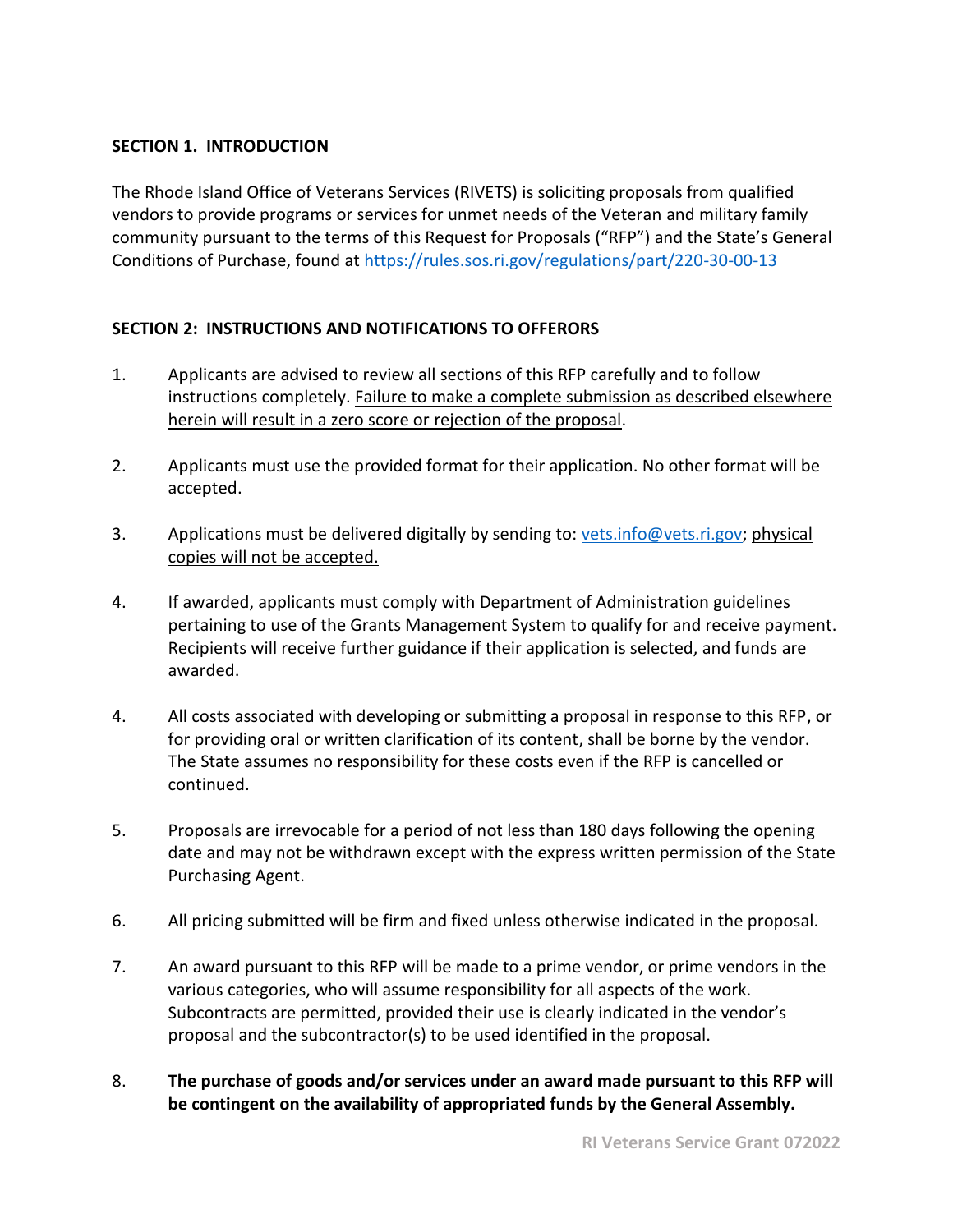**Awarding of funds is contingent upon allocations in the SFY2023 state budget. If available, funds cannot and will not be issued until after the passage and effective date of the SFY2023 state budget.**

9. Vendors are advised that all materials submitted to RIVETS for consideration in response to this RFP may be public records as defined in R.I. Gen. Laws § 38-2-1, *et seq*., and may be released for inspection upon request once an award has been made.

Any information submitted in response to this RFP that a vendor believes are trade secrets or commercial or financial information of a privileged or confidential nature should be clearly marked as such. The vendor should provide a brief explanation as to why each portion of information marked should be withheld from public disclosure. Vendors are advised that RIVETS and/or the Division of Purchases may release records marked confidential by a vendor upon a public records request if the State determines the marked information does not fall within the category of trade secrets or commercial or financial information of a privileged or confidential nature.

- 10. Interested parties are instructed to visit the RIVETS and Division of Purchasing websites on a regular basis for additional information relating to this solicitation that may be released as an addendum to this RFP.
- 11. In accordance with R.I. Gen. Laws § 7-1.2-1401, no foreign corporation has the right to transact business in Rhode Island until it has procured a certificate of authority from the Secretary of State. This is a requirement only for successful vendor(s). For further information, contact the Secretary of State at 222-3040.
- 12. Under the Health Insurance Portability and Accountability Act of 1996 (HIPAA), a "business associate" is a person or entity, other than a member of the workforce of a HIPAA-covered entity, who performs functions or activities on behalf of, or provides certain services to, a HIPAA-covered entity that involves access by the business associate to HIPAA protected health information. A "business associate" also is a subcontractor that creates, receives, maintains, or transmits HIPAA protected health information on behalf of another business associate. The HIPAA rules generally require that HIPAA-covered entities and business associates enter into contracts with their business associates to ensure that the business associates will appropriately safeguard HIPAA protected health information. Therefore, if a Contractor qualifies as a business associate, it will be required to sign a HIPAA business associate agreement.

#### <span id="page-3-0"></span>**SECTION 3. SCOPE OF WORK AND ELIGIBILITY REQUIREMENTS**

- 1. You must request funding under one of the following 14 categories:
	- **Veterans Living in Poverty**. Includes basic needs, food security, housing, goods and services, emergency financial services, and substance abuse and support programs.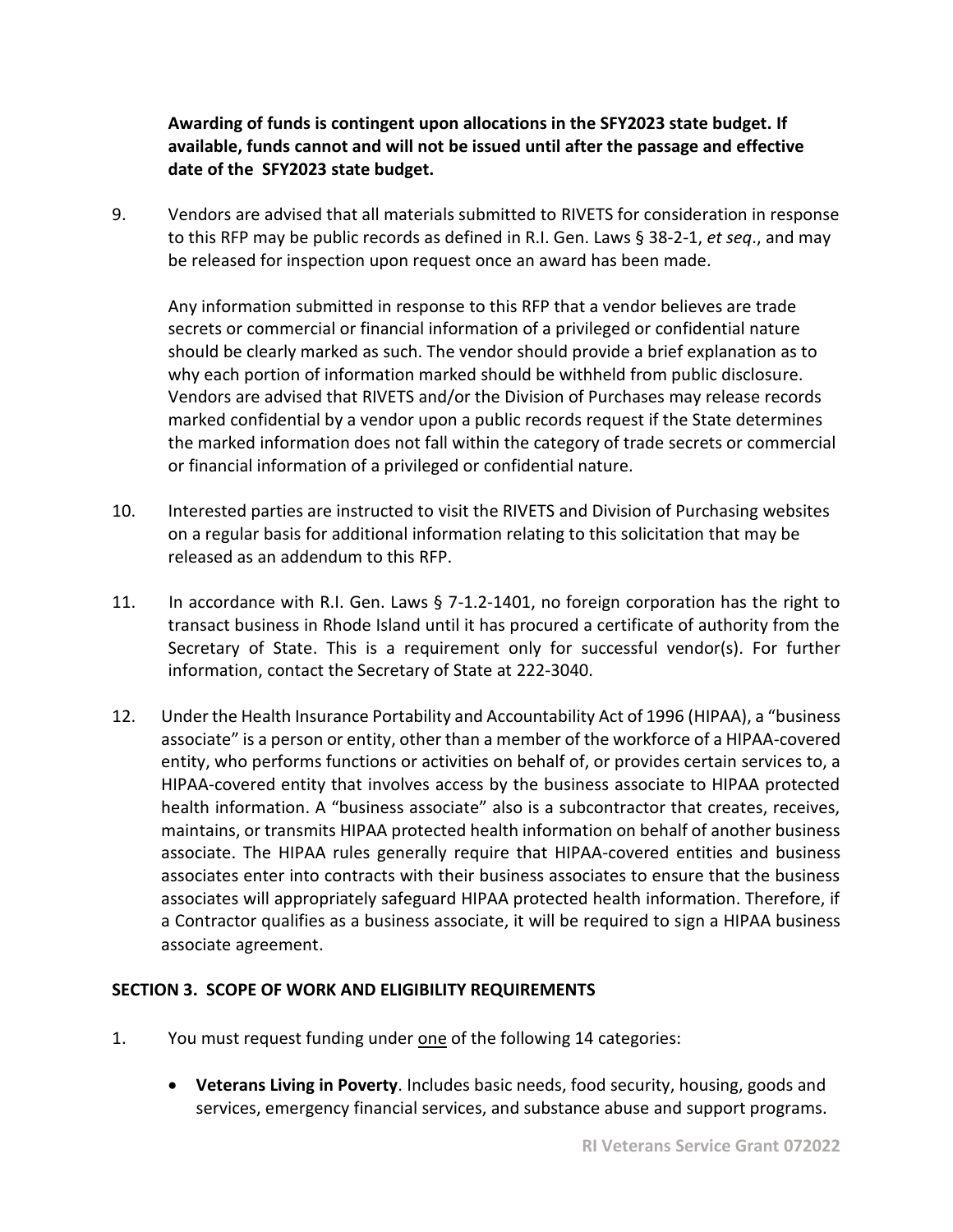The Veteran poverty growth rate is less than that of non-Veterans; however, the overall Veteran poverty rate is rising. The poverty rate for Veterans between the ages of 18 to 34 is higher than all other age groups. Disabled Veterans have higher poverty rates than disabled non-Veterans for all age groups except those over age 65. Programs should focus on reversing these poverty trends.

- **Veterans Experiencing Homelessness.** Includes basic needs, goods and services, emergency financial services, rental assistance, home ownership, homeless services, and transitional and permanent housing. There are over 400 chronically homeless Veterans in Rhode Island and a significant number who are at-risk of homelessness. Programs should focus on solutions to address needs not met through existing programs.
- **Veterans Employment and Employment Training**. Includes job training, job search and preparation services, and business ownership counseling. Programs should focus on preparing Veterans and transitioning service members for meaningful careers, providing entrepreneurship resources and expertise, and protecting reemployment rights.
- **Veterans Education**. Includes GI Bill assistance, financial aid counseling, loans, scholarships, tuition programs, learning skills preparation, and student Veterans organization support. Programs should focus on promoting educational opportunities and supporting student Veterans currently enrolled in schools.
- **Veterans Post Traumatic Stress Disorder (PTSD)/Agent Orange Effects/Burn Pits**. Includes healthcare services, mental health counseling, and recreational and spiritual programs. Programs should focus on promoting wellness and improving outcomes for Veterans facing unique, military-related health challenges caused by PTSD, Agent Orange, and burn pits.
- **Veterans Disability Benefits**. Includes the federal VA entities, Veteran Service Organizations, state agencies, and nonprofit organizations serving individuals with disabilities. Programs should focus on assisting Veterans navigate the benefit application process or improving quality of life.
- **Veterans Long-Term Care.** Includes VA programs and services, caregiver support, palliative care, and nursing home care. Programs should focus on enhancing shared decision making, advance care planning, and related long-term services and supports.
- **Veterans Transportation.** Includes transportation to and from the Providence VA Medical Center locations, other health-related facilities, the VA Regional Office, and places serving basic life needs. Programs should focus on increasing transportation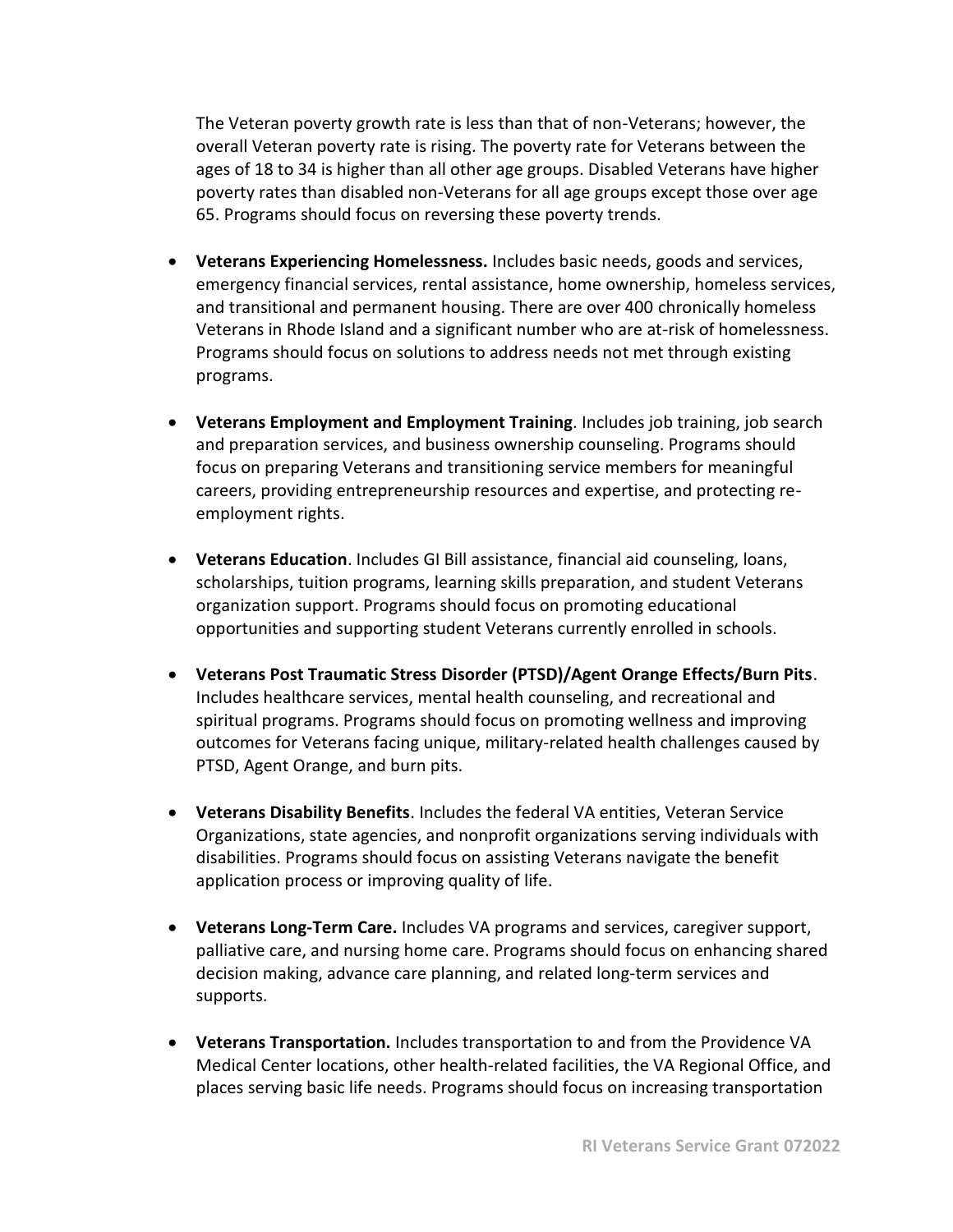options such as through special public transportation fares for Veterans, joint dispatching, service contracts, feeder services, ride-share, driver training drivers, or other innovative modes of transport.

- **Veterans Family Members/Caregivers.** Includes counseling and support, family readiness groups, education and information services, wellness programs, crisis programs, peer monitoring programs, and substance abuse and support programs. Family Members and caregivers provide crucial support in maintaining households and caring for aging Veterans and Veterans living with disabilities. Programs should focus on supporting and assisting those who undertake this important role.
- **Veterans Financial Planning/Services**. Includes compensation, consumer protection, budgetary, pension and tax counseling, unemployment services, and emergency assistance. Programs should focus on preparing transitioning military members for financial success and helping all Veterans obtain financial security.
- **Veterans Legal Services.** Includes legal assistance, pro bono programs, legal clinics, judicial system programs, service records, identification cards, and military awards and discharge review. Programs should focus on access to legal resources to assist with medical challenges, disability benefits, reemployment rights, debt collection, housing, criminal matters, license restoration, and family law.
- **Veterans Mortuary Affairs**. Includes RI Veterans Memorial Cemetery and other forms of bereavement and memorial assistance. Programs should focus on assisting Veterans plan for end-of-life and supporting families as they cope with the process of death and dying.
- **Veterans Transitional Assistance.** Includes housing, jobs, basic needs, disability assistance, and retirement. Programs should be designed to provide comprehensive services to our service members as they transition from the military to civilian life after their service.
- **Other.** Any social services, programs, or other resources provided to Veterans, family members, and/or caregivers not covered in the other 13 categories.
- 2. Applicants must be a government agency, non-profit organization, Veteran service organization, a program for the benefit of its Veterans, families, or survivors, or a non-Veteran-related agency that wishes to expand its programming to Veterans.
- 3. Applicants that do not have a program or does not seek to develop a program that meets the requirements described above are not eligible to apply for this grant.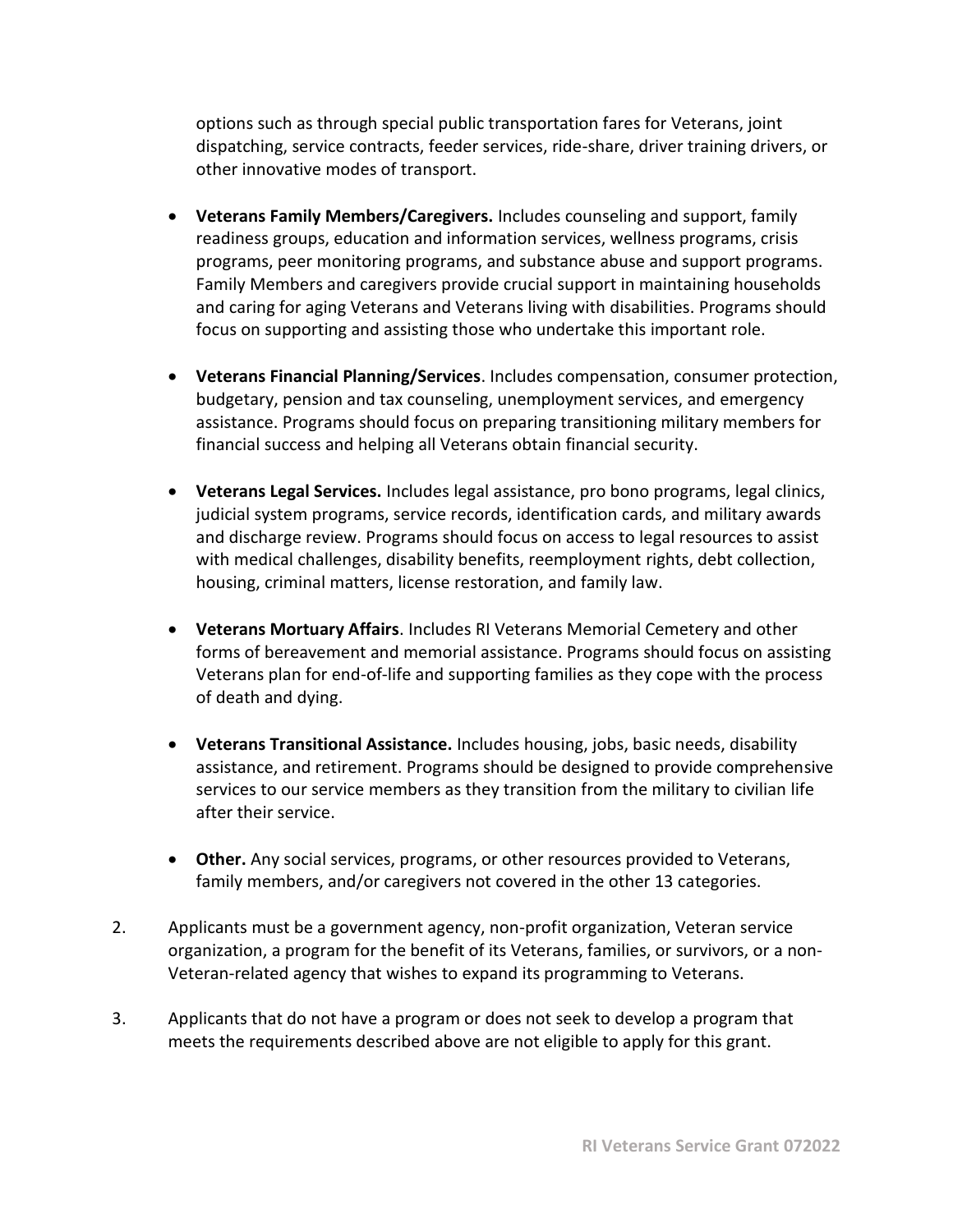- 4. Applicants are required to define performance metrics and their targets. In addition to any self-selected performance measures, RIVETS requires an estimate on how many Veterans, Service Members, and military-connected Families your program will serve.
- 5. Applicants must agree to meet with Rhode Island Office of Veterans Services leadership to review performance measures **and** assign a delegate to participate in these meetings. A minimum of one meeting will be held if grant funds are awarded. RIVETS reserves the right to call additional meetings as needed.
- 6. Applicants must be based in Rhode Island or have a significant presence in Rhode Island and agree to use any and all awarded funds solely for the benefit of Rhode Island residents.
- 7. If awarded funding, applicants **must** produce a Mid-Year Status Report by **December 15, 2022** detailing how their program impacted Veterans and/or their families and a Final Report by **July 15, 2023**. Applicants awarded funding must provide up-to-date performance metrics within each report, as well as describe a positive impact your program has made during this active funding period. This form must be in the format of a digital document and emailed t[o vets.info@vets.ri.gov](mailto:vets.info@vets.ri.gov) This Final Report should highlight specific examples of successful implementation of the grant funding but **must omit any personally identifiable information**. It should address the number of Veterans Served so far, as well as share details of how the program has operated thus far. Applicants agree to allow RIVETS use of this content for publication in its annual report or other collateral. **Failure to provide this document by the deadline will disqualify you from future funding opportunities.**
- 8. No grants will be awarded for the purchase, lease, or rent of office space, buildings, or land.

# <span id="page-6-0"></span>**SECTION 4. PROPOSAL**

- 1. The 14 funding categories listed on this RFP are the only categories under which programs can be funded. If two or more categories apply, please choose the primary focus.
- 2. Review the Project Narrative and use it as a guide and checklist for the documents and format required for the application. All information listed in the Project Narrative is required for the application to be considered. If the applicant does not have or cannot produce the documentation requested, an explanation must be provided.
- 3. Awards expire at the end of the state fiscal year. For this FY 2023 grant period, monies must be spent by June 30, 2023.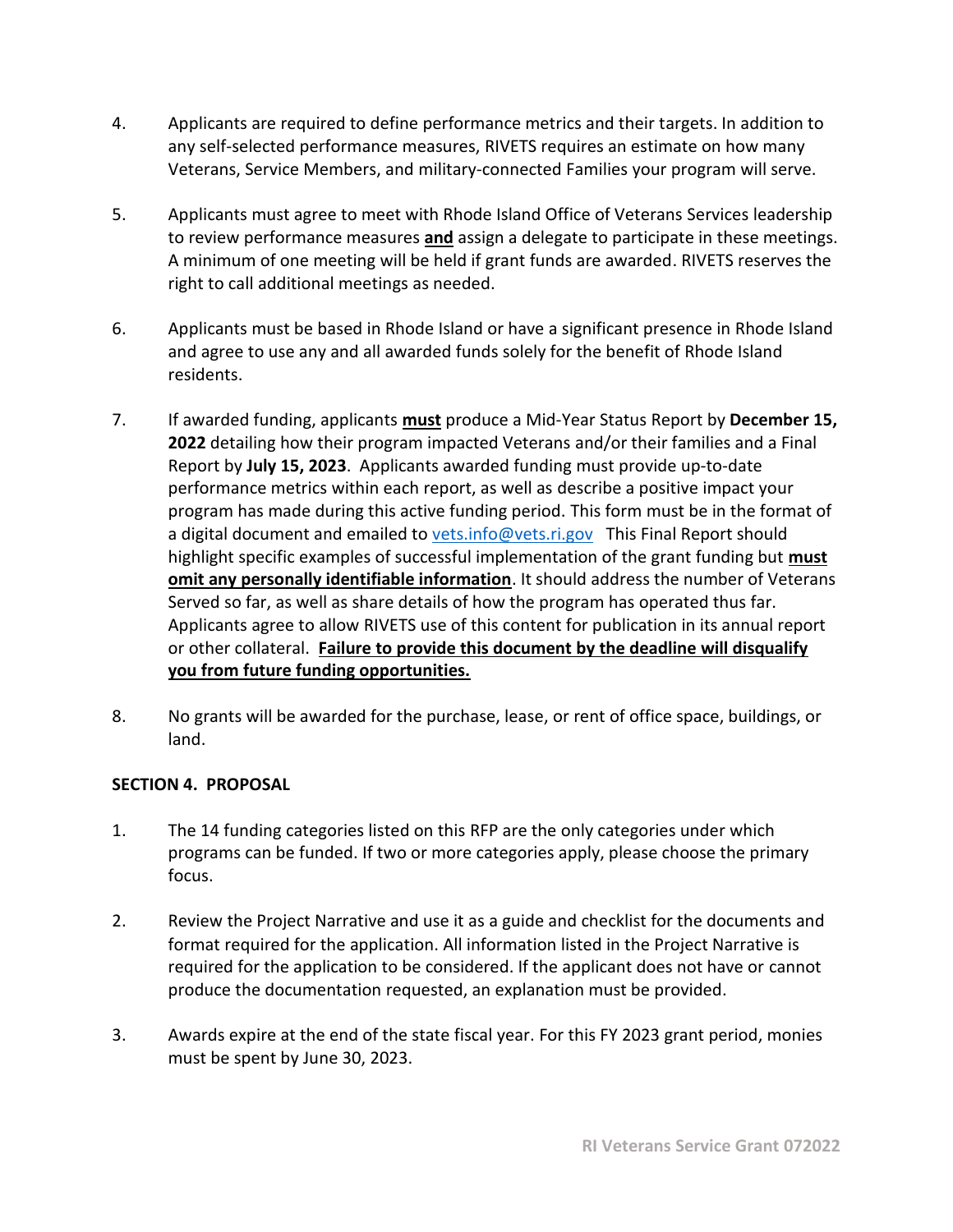4. Applicants awarded funds agree to allow RIVETS to conduct site visit inspections during regular business hours and understand the visits may be unannounced.

#### <span id="page-7-0"></span>**SECTION 5: EVALUATION AND SELECTION**

- 1. Proposals shall be reviewed by a technical evaluation committee ("TEC") comprised of staff from State agencies.
- 3. RIVETS reserves the right to select the vendor(s) that it deems most qualified to provide the goods and/or services as specified herein; and, conversely, reserves the right to cancel the solicitation in its entirety in its sole discretion.

| 4. | Proposals shall be reviewed and scored based upon the following criteria: |  |  |  |
|----|---------------------------------------------------------------------------|--|--|--|
|----|---------------------------------------------------------------------------|--|--|--|

| <b>Criteria</b>                                                                               | <b>Possible Points</b> |
|-----------------------------------------------------------------------------------------------|------------------------|
| Capability, Capacity, and Qualifications of the Offeror                                       | 20 Points              |
| <b>Staff Qualifications</b>                                                                   | 10 Points              |
| Work Plan & Budget                                                                            | 40 Points              |
| Performance Metrics (Self-defined & Number of<br>Veterans/Service Members/Military-Connected) | 20 Points              |
| <b>Project Scalability</b>                                                                    | 10 Points              |
| <b>Total Possible Evaluation Points</b>                                                       | <b>100 Points</b>      |

A general explanation of the criteria is provided:

- a. Capability, Capacity, and Qualifications of the Offeror (**20**) Please provide a detailed description of your organization's background and experience delivering programs of this nature. The required financial statements will also be evaluated when determining your organization's capacity.
- b. Staff Qualifications (**10**) Provide staff resumes/CVs and describe qualifications and experience of key staff who will be involved in delivering the services.
- c. Work Plan & Budget (**40**) Please describe in detail the framework within which services will be performed and specify within a budget how this grant money would be utilized.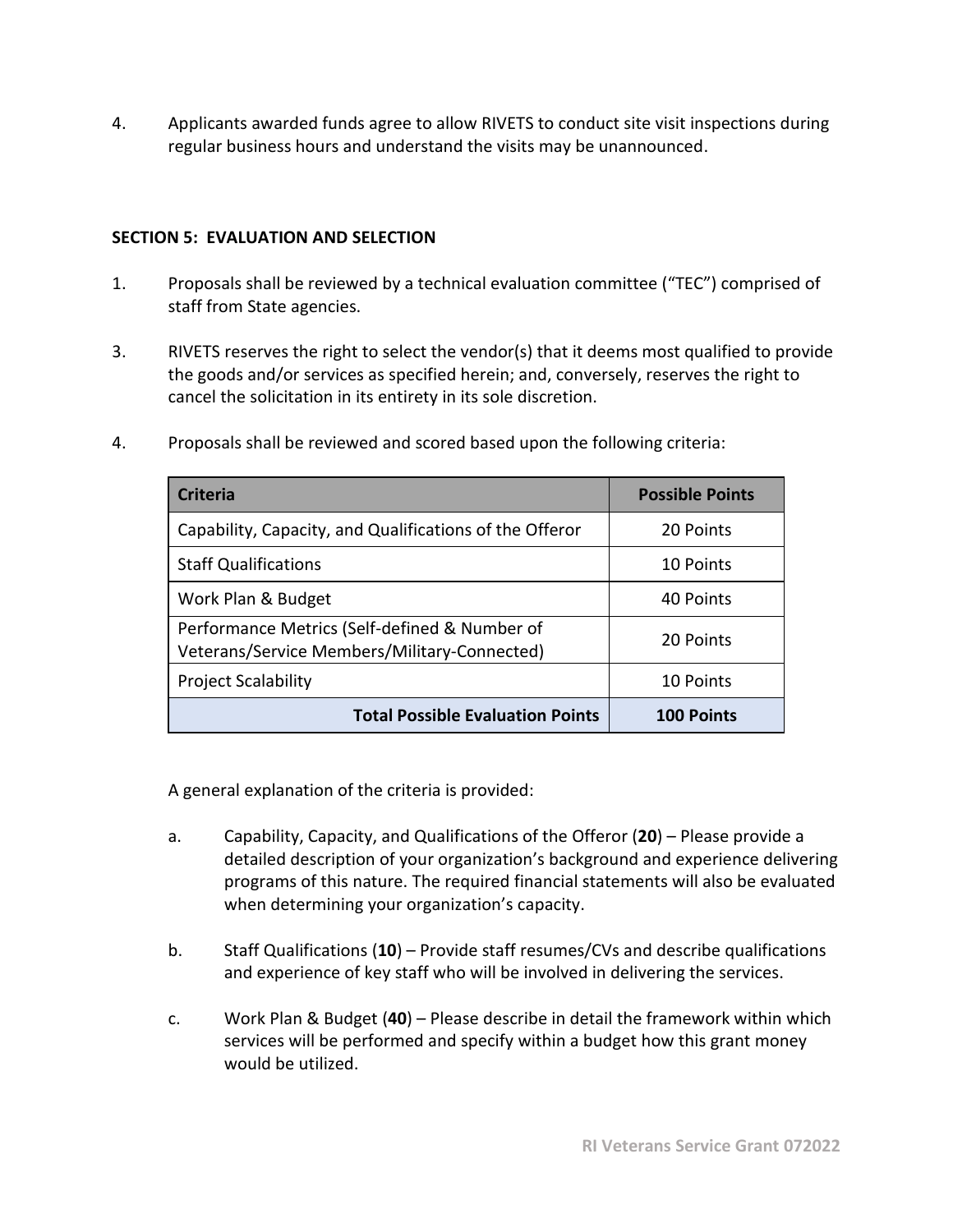- d. Performance Metrics (**20**) Provide an estimated number of Veterans, Service Members, and military-connected family members your program will impact and explain how you will track this number. In addition, applicants should define additional performance measures specific to their programs and explain their tracking process as appropriate. Applicants must prepare a plan to produce an impact statement, due at the time specified in the RFP.
- e. Project Scalability (**10**) Due to the highly competitive nature of this opportunity, your organization may be awarded a partial amount of your total request. Please describe the ability and method for your project to scale with differing funding amounts (for example, a project with a \$10,000 funding request may be able to deliver 50% of initially quoted results if only \$5,000 is awarded.) Inability to scale will score a 0 in this category.
- 5. Applicants may be required to submit additional written information or be asked to make an oral presentation before the TEC to clarify statements made in the proposal.

#### <span id="page-8-0"></span>**SECTION 6. QUESTIONS**

- 1. Questions concerning this solicitation must be e-mailed to [vets.info@vets.ri.gov](mailto:vets.info@vets.ri.gov) no later than **July 1, 2022, 12:00 p.m.** No other contact with State parties is permitted.
- 2. Please reference RFP #072022 on all correspondence.
- 3. Questions should be submitted digitally or in writing in a Microsoft Word document in a narrative format with no tables.
- 4. Answers to questions received, if any, shall be posted on the RIVETS and Division of Purchasing websites as an addendum to this solicitation. It is the responsibility of all interested parties to monitor the RIVETS and Division of Purchasing websites for any procurement related postings such as addenda.

#### <span id="page-8-1"></span>**SECTION 7. PROPOSAL CONTENTS**

- 1. Proposals shall follow the exact template listed in the addendum titled "RFP 072022 Application Template"
- 2. Formatting of documents.
	- a. The project narrative must be submitted in digital format.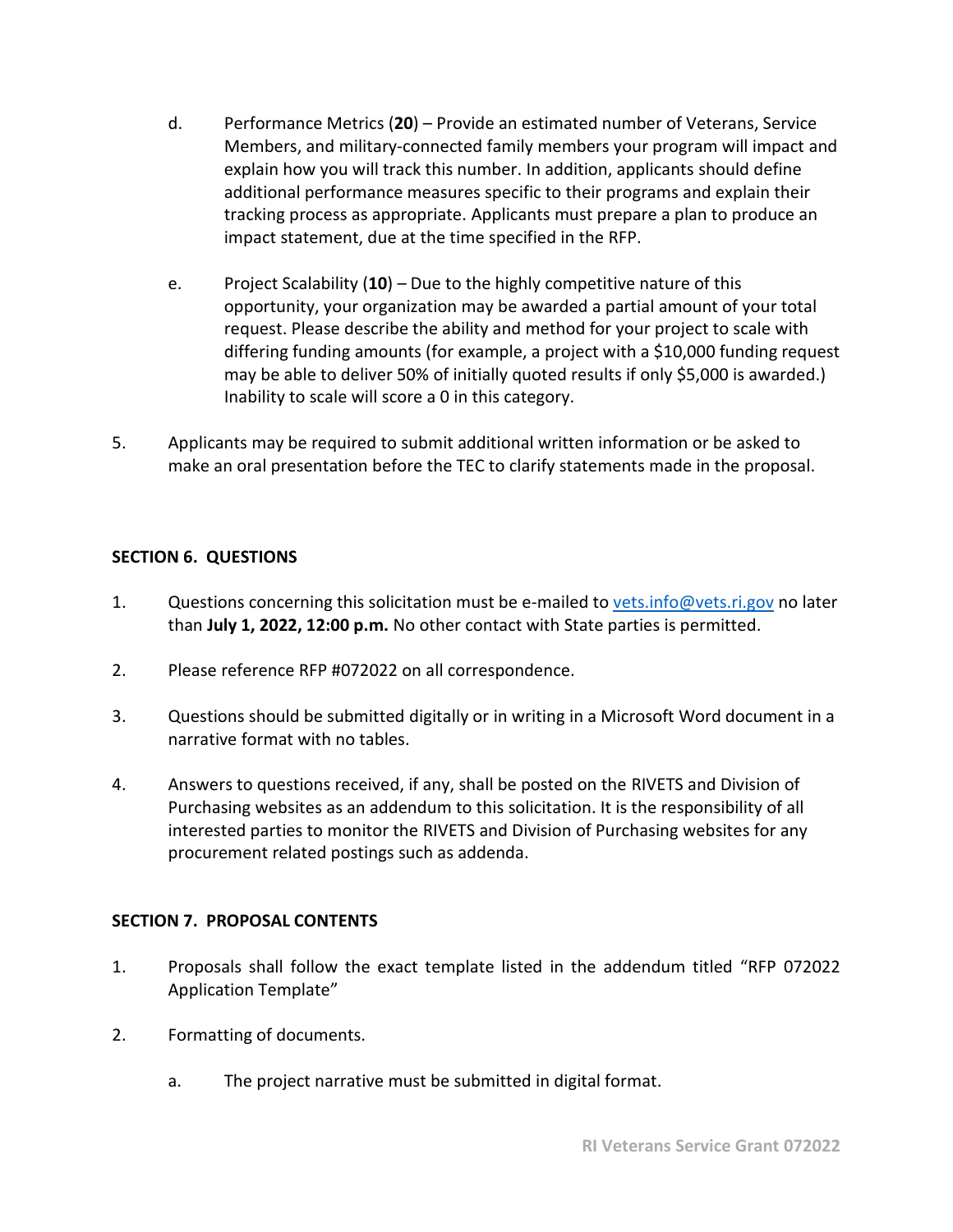b. The budget and narrative shall be typed using the formatting described above.

# <span id="page-9-0"></span>**SECTION 8. PROPOSAL SUBMISSION**

- 1. Interested vendors must submit proposals to provide the goods and/or services covered by this RFP on or before the date and time listed on the cover page of this solicitation. Responses received after this date and time, as registered by the official time clock in the reception area of the RI Office of Veterans Services shall not be accepted.
- 2. Proposals must be emailed to [vets.info@vets.ri.gov.](mailto:vets.info@vets.ri.gov)
- 3. Proposals received after the above-referenced due date and time shall not be accepted. Proposals misdirected to other State locations or those not presented to RIVETS by the scheduled due date and time shall be determined to be late and will not be accepted. Proposals faxed to RIVETS shall not be accepted. Proposals mailed or hand-delivered shall not be accepted.

#### <span id="page-9-1"></span>**SECTION 9. CONCLUDING STATEMENTS**

- 1. Notwithstanding the above, RIVETS reserves the right to accept or reject any or all proposals, and to award in the State's best interest.
- 2. Proposals found to be technically or substantially non-responsive at any point in the evaluation process will be rejected and not considered further.
- 3. If an applicant is selected for an award, no work is to commence until a purchase order is issued by the Division of Purchases.
- 4. The State's General Conditions of Purchase contain the specific contract terms, stipulations, and affirmations to be utilized for the contract awarded for this RFP. The State's General Conditions of Purchases can be found at <https://rules.sos.ri.gov/regulations/part/220-30-00-13> and General Conditions - Addendum A found at [https://www.ridop.ri.gov/documents/general-conditions](https://www.ridop.ri.gov/documents/general-conditions-addendum-a.pdf)[addendum-a.pdf](https://www.ridop.ri.gov/documents/general-conditions-addendum-a.pdf)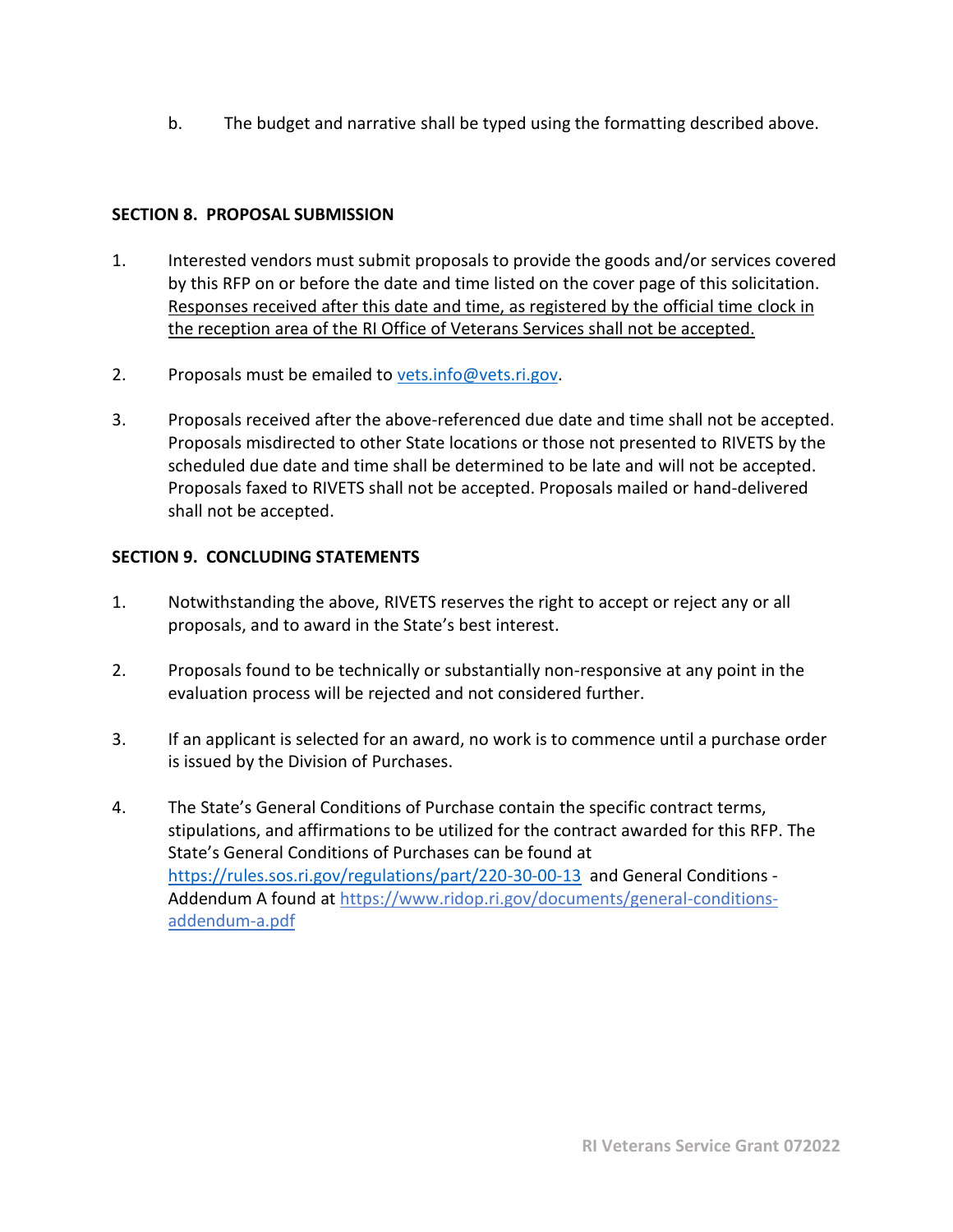# **Use the following pages as a guide for completing your RFP. Begin with the section titled: "VETERANS SERVICE GRANT APPLICATION PROGRAM SUMMARY RFP072022" and end with the form titled: "VETERANS SERVICE GRANT APPLICATION FINAL CHECKLIST (RFP #072022)"**

**Fill in each page, in order, by copy/pasting, using PDF fill, or by scanning and uploading. Attach supporting documents when necessary.**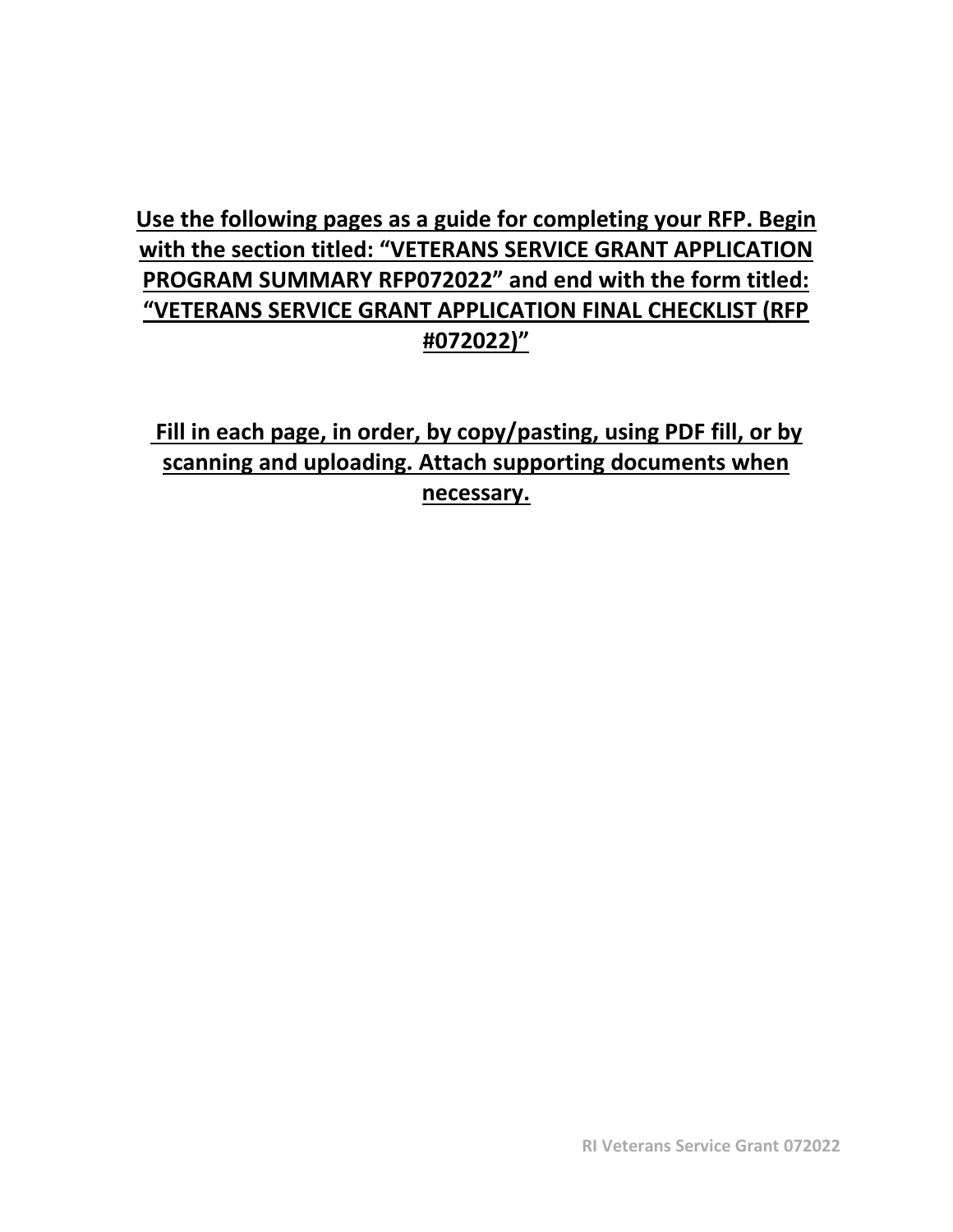# <span id="page-11-0"></span>**VETERANS SERVICE GRANT APPLICATION PROGRAM SUMMARY (RFP #072022)**

# **Organizational Information:**

|  | <b>Organization Name</b> |  |
|--|--------------------------|--|
|--|--------------------------|--|

Address

Program Director

Program Director's Phone

Program Director's Email

### **Eligibility Requirements:**

Please select a funding category:

| Veterans Living in Poverty<br><b>Veterans Education</b> |   | <b>Veterans Post Traumatic</b><br>Stress Disorder (PTSD)/Agent<br>Orange/Burn Pits |
|---------------------------------------------------------|---|------------------------------------------------------------------------------------|
| <b>Veterans Legal Services</b>                          | П | Veterans Homelessness                                                              |
| <b>Veterans Transitional Assistance</b>                 | П | <b>Veterans Disability Benefits</b>                                                |
| <b>Veterans Transportation</b>                          | П | <b>Veterans Mortuary Affairs</b>                                                   |
| Veterans Financial Planning /<br><b>Services</b>        | □ | Veteran Long-Term Care                                                             |
| Veterans Family Members /<br>Caregivers                 | П | Veterans Employment and<br><b>Employment Training</b>                              |
|                                                         |   | Other                                                                              |

#### **Program Finances**

Funding Request Dollar Amount: \$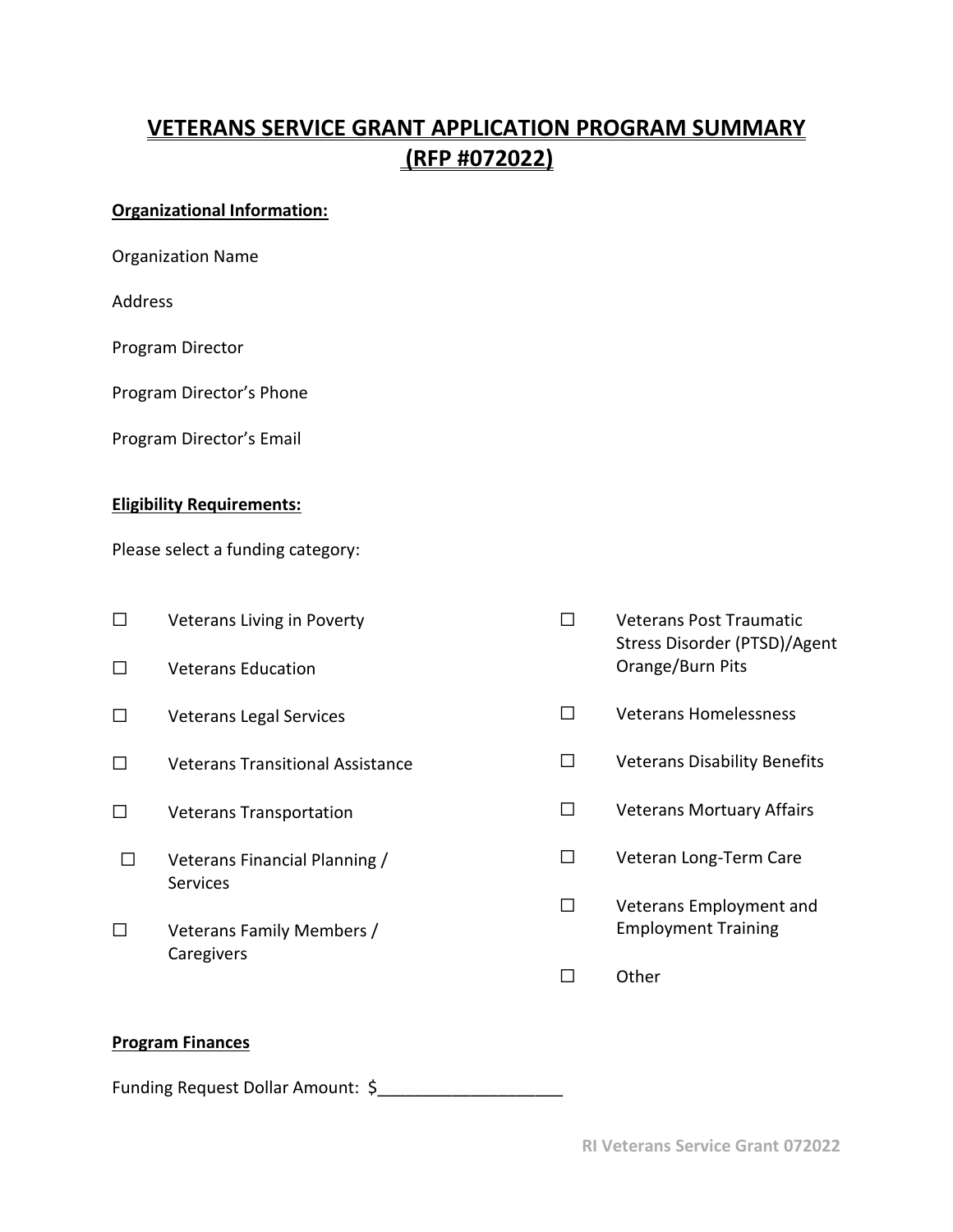#### **Performance Metrics**

Estimated number of Veterans, Service Members, and military-connected family members your program will serve over the course of the program year:

In addition to the total number listed above, please identify any other performance metrics your program may capture:

#### **Award History**

Have you received a Veterans Service Grant(s) previously?  $\Box$  Yes/ $\Box$  No

#### **If Yes**

Previous Start/End Dates: \_\_\_\_\_\_\_\_\_\_\_\_\_\_\_\_\_\_\_\_\_ - \_\_\_\_\_\_\_\_\_\_\_\_\_\_\_\_\_\_\_\_\_

Amount Awarded: **With a Series 2008** 

Amount Expended: \_\_\_\_\_\_\_\_\_\_\_\_\_\_\_\_\_\_\_\_\_

Were you in compliance throughout the entire grant period? ☐ **Yes/**☐ **No If you were not in compliance, attach a written explanation**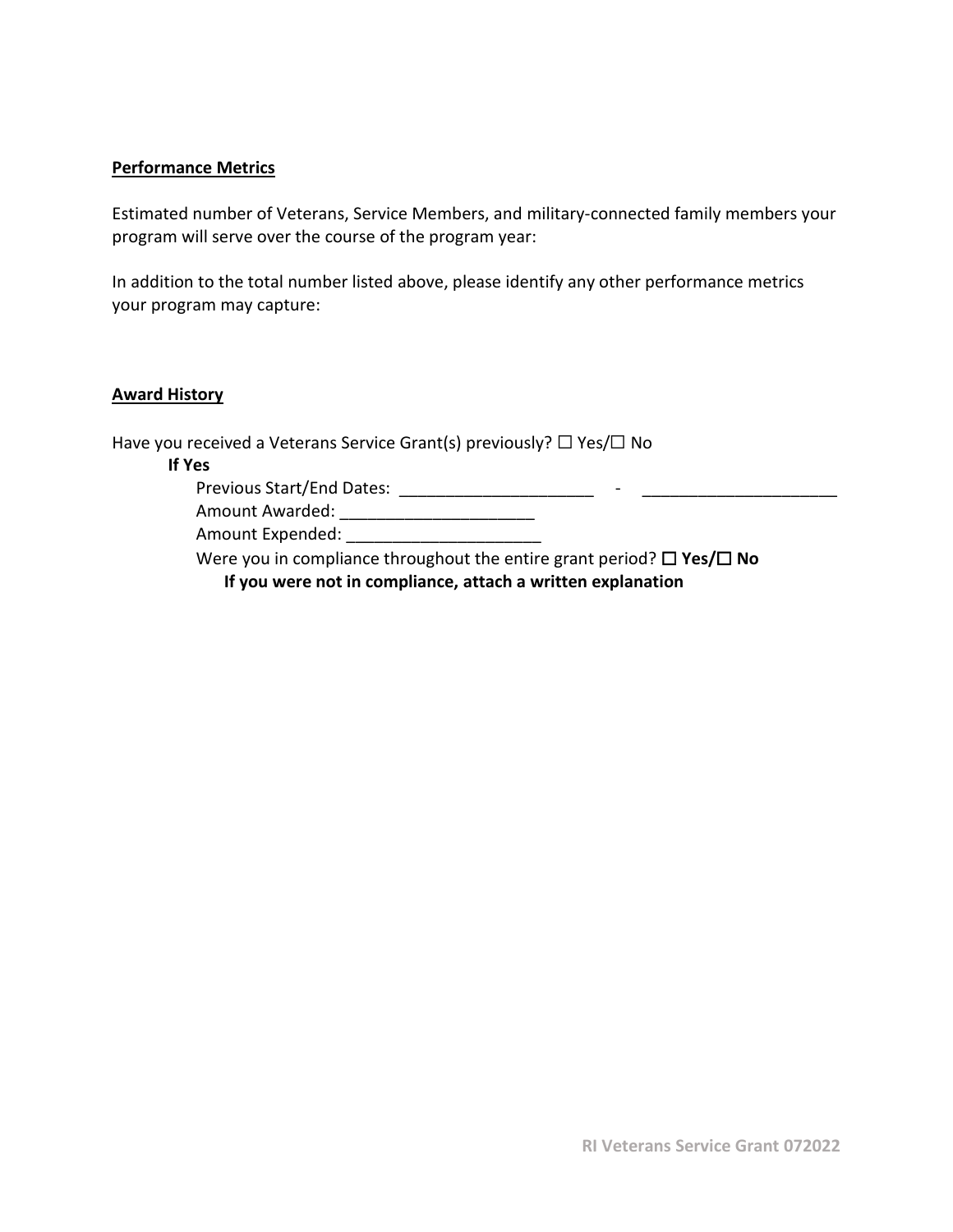# **VETERANS SERVICE GRANT APPLICATION TEMPLATE (RFP #072022)**

This template provides a format for your application. You may find it easiest to copy/paste the below prompts and fill in the required detail below each point. You may instead create your own document which follows the exact order listed below. Missing or incomplete items will receive a 0 score.

#### 1. **Background & Qualifications**

- A. Organization's mission and vision.
- B. Describe current programs, services, and activities.

C. Describe the population that your organization serves and the impact on the community.

D. Describe the qualifications of key staff members who will participate in your proposed project.

E. Provide any additional qualifiers for the competency of your organization, such as media stories, testimonials, and letters of support.

F. Provide characteristics of your organization that differentiate it from similar nonprofit organizations.

# 2. **Work Plan & Budget**

A. Describe the program/project goals and objectives, deliverables, and outcomes for which grant funding is requested.

B. Provide a program/project evaluation and sustainability plan.

C. Describe in detail your program/project activities and associated time frames, plan for implementing your program, include any relevant research or previous work.

D. Provide plans, equipment lists, and other documents as may be required to show the type, structure, and general character of the program.

E. Describe the community/geographic area in RI that your program will serve.

G. Provide a program budget, with narrative and project costs estimates. The budget must thoroughly describe the intended expenditures of all grant funds and other project costs.

H. Describe the methods of financing the program. Include your methods of financing for program costs not covered by this grant.

#### 3. **Performance Measures**

A. Provide the estimated number of Veterans, Service Members, and military-connected family members your program will serve over the course of the program year.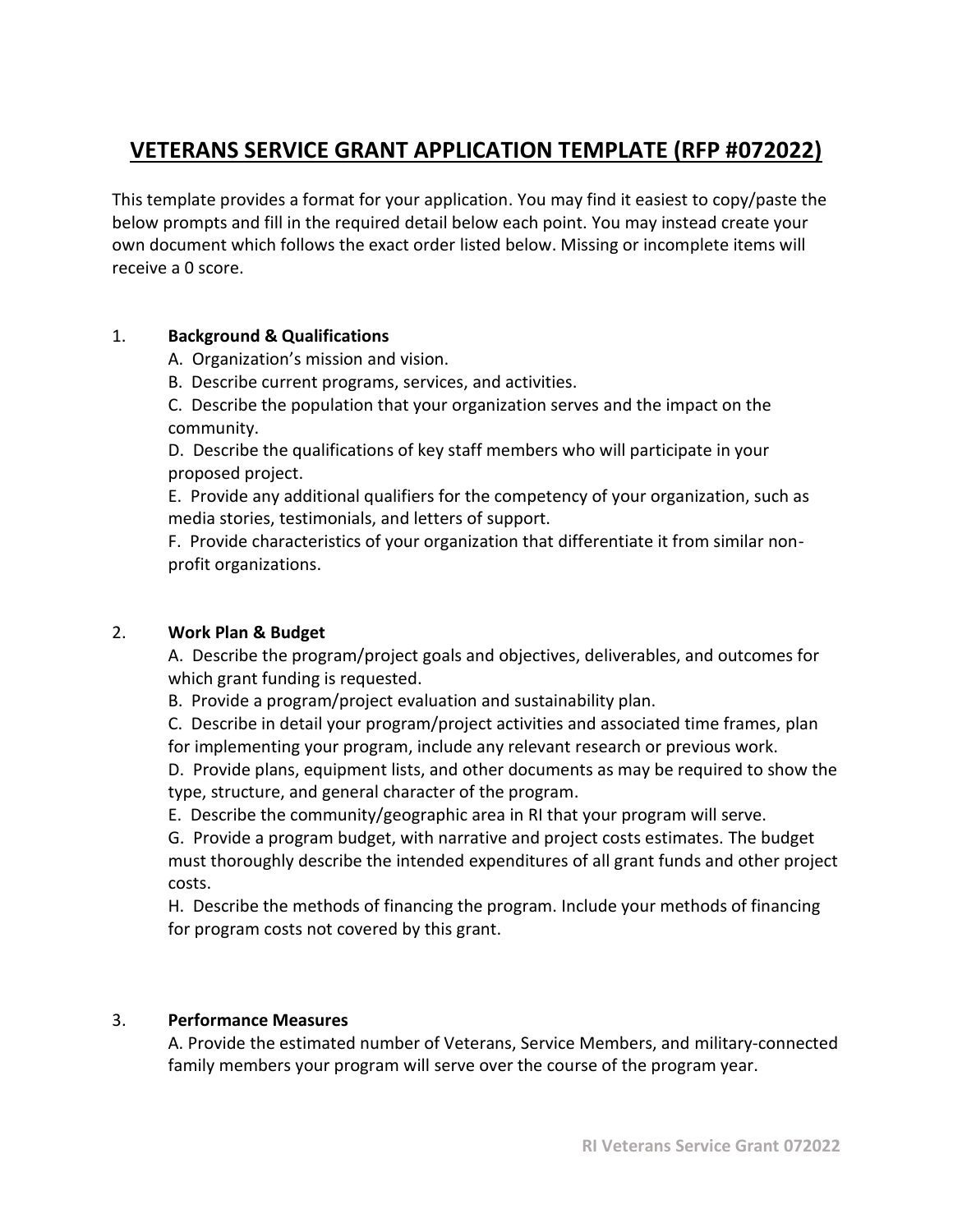B. Provide any self-identified performance measures that your program will target and track.

C. Provide a plan for how you will track all performance measures, including number of Veterans, Service Members, and military-connected family members impacted. D. Provide your plan for delivering an impact statement. Examples would include sharing an anecdote of a program participant with personally identifiable information removed or showcasing a program event which was made possible via grant funding.

# 4. **Project Scalability**

A. Provide a scalability plan explaining if and how your program could operate under a partial funding amount. (For example, if your program was to receive 50% of the requested funding, could it deliver 50% of your initially estimated performance?) If your program cannot function unless it receives the fully requested amount, you must note this here. Note that inability to scale your project will result in full or partial loss of points in this category.

B. Describe how the program will be supported after the termination of the grant.

# 5. **Financials**

A. Provide full financial statements including all notes and supplementary information for the last two fiscal years.

B. Provide a current year's operating budget to include both projected expenses and revenues.

# 6. **Other required documents**

A. 501(c)(3) IRS Determination Letter – Required for all tax-exempt organizations. B. IRS Form 990-Required for all entities except municipalities, local education agencies, and churches.

D. Provide proof that the applicant is properly licensed to conduct service proposed.

E. Secretary of State Certificate of Good Standing – issued within the last 90 days.

F. Board of Directors List – including Board compensation, employment, and other affiliations.

G. Entity Conflict of Interest Policy: Do any of the chief officers/board members have a relationship with a RIVETS employee? If so, provide a statement disclosing the relationship(s).

H. Is the project in collaboration with other agencies? If so, include letters of agreement/memorandums of understanding from the collaborating agencies. NOTE: IRS Form 990, Complete Financial Statement, and Secretary of State Certificate of Good Standing must be up to date. Submissions with out-of-date information will not be considered.